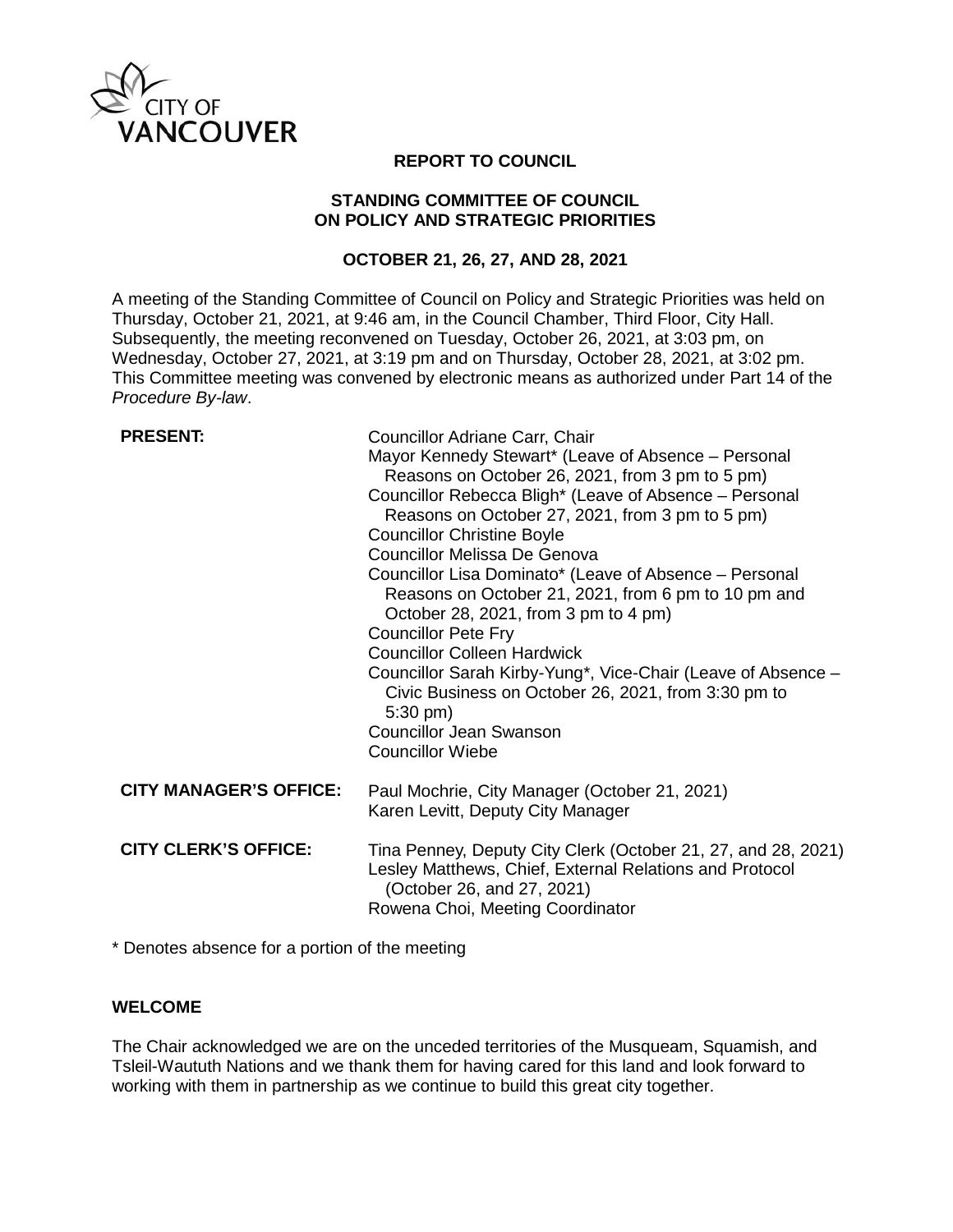The Chair also recognized the immense contributions of the City of Vancouver's staff who work hard every day to help make our city an incredible place to live, work, and play.

# **1. Overdose Crisis and COVID-19 Updates**

Dr. Patricia Daly, Chief Medical Health Officer, Vancouver Coastal Health, provided a presentation, and along with Fiona Wilson, Deputy Chief, Vancouver Police Department, Karen Fry, Fire Chief, Vancouver Fire Rescue Services and staff from Arts, Culture and Community Services, responded to questions.

\* \* \* \* \*

*On October 21, 2021, at 10:38 am, prior to questions to Dr. Patricia Daly and staff, it was*

*MOVED by Councillor De Genova*

*THAT the Committee be permitted a second round of questions to Dr. Patricia Daly and staff.* 

*CARRIED UNANIMOUSLY*

\* \* \* \* \*

The presentation on Item 1 entitled "Overdose Crisis and COVID-19 Updates", by Dr. Patricia Daly was received for information.

#### **2. The Future of False Creek South: Advancing Conceptual Development Plan and Addressing Lease Expiries October 21, 2021**

Paul Mochrie, City Manager, introduced the item and Karen Levitt, Deputy City Manager, along with Chuck Brook, Former Heritage Planner in Winnipeg and Former Senior Planner for City of Vancouver, Harris Consulting, provided a presentation; following the presentation, together along with the following City Leadership Team members, responded to questions:

City Leadership Team:

- Nick Kassam, General Manager, Real Estate and Facilities Management;
- Jeff Greenberg Assistant Director Development/ Real Estate, Legal Services;
- Patrice Impey, General Manager, Finance, Risk and Supply Chain Management;
- Grace Cheng, Director, Long-term Financial Strategy & Planning, Finance, Risk and Supply Chain Management;
- Theresa O'Donnell, General Manager, Planning, Urban Design & Sustainability;
- Sandra Singh, General Manager, Arts, Culture and Community Services;
- Ryan Bigelow, CEO, Vancouver Affordable Housing Agency (VAHA), Arts, Culture and Community Services;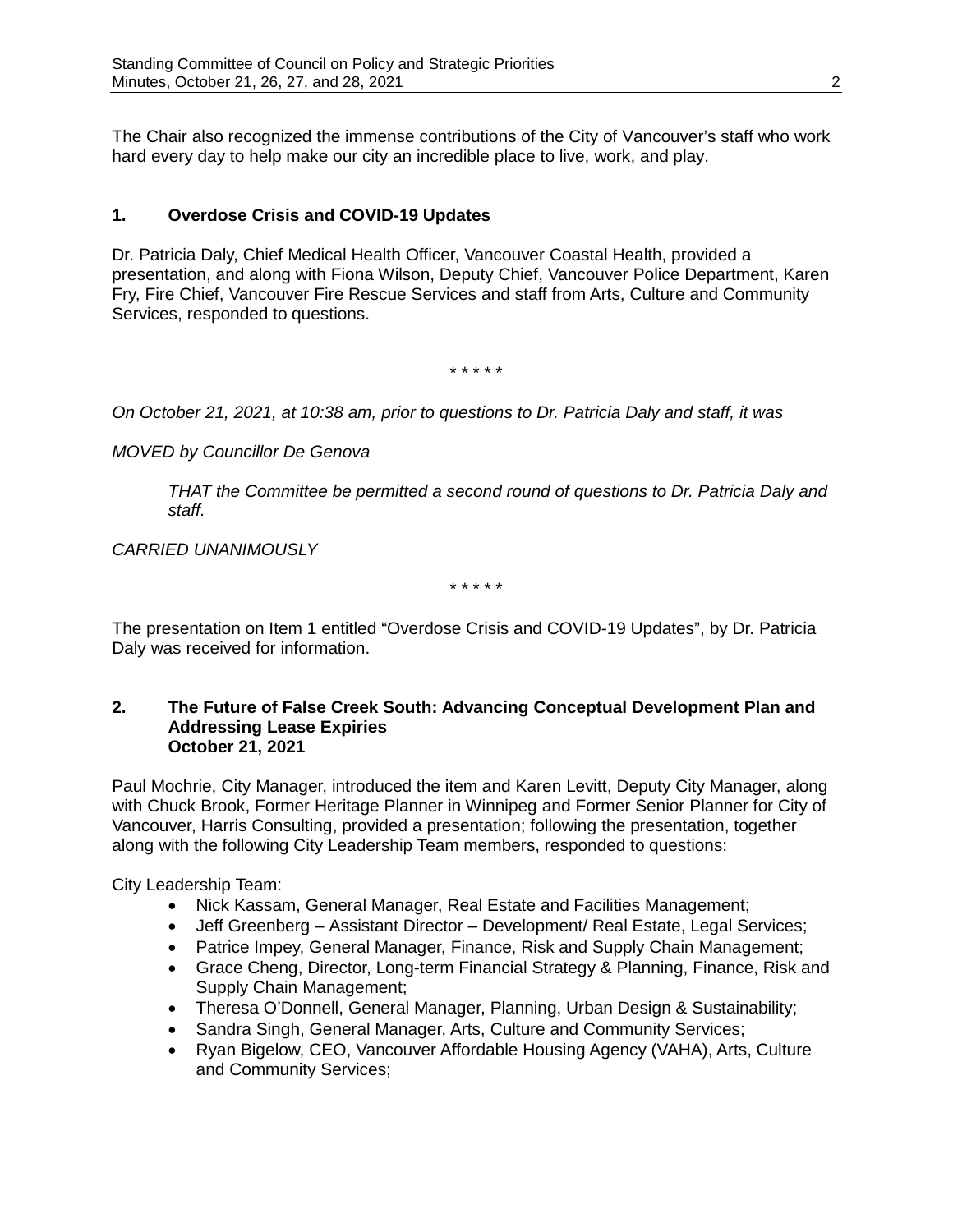- Margaret Wittgens, Deputy General Manager, Strategy and Integrated Planning, Engineering Services; and
- Paul Storer, Director of Transportation, Engineering Services.

On October 21, 2021 at 11:51 am, the Chair advised the Committee that the Council portion of the Standing Committee on Policy and Strategic Priorities meeting will convene briefly at 1 pm in order to enact By-law 1 and that the Committee will reconvene shortly thereafter.

\* \* \* \* \*

*On October 21, 2021, the Committee recessed at 11:56 am and reconvened at 1:04 pm.*

\* \* \* \* \*

*On October 21, 2021 at 1:45 pm, during questions to staff, it was*

*MOVED by Councillor Kirby-Yung*

*THAT the Committee be permitted a second round of questions to staff.*

*CARRIED UNANIMOUSLY*

\* \* \* \* \*

*On October 21, 2021 at 3:23 pm, during the second round of questions to staff, it was*

*MOVED by Councillor De Genova*

*THAT the Committee suspend the rules of the Procedure By-law in order to permit an additional round of questions for Item 2 "The Future of False Creek South: Advancing Conceptual Development Plan and Addressing Lease Expiries", following the receipt of speakers.*

*CARRIED UNANIMOUSLY AND BY THE REQUIRED MAJORITY*

\* \* \* \* \*

*On October 21, 2021 at 4:56 pm, during the hearing of speakers, the Chair reminded and cautioned speakers to keep comments respectful. Following the reminder, it was*

*MOVED by Councillor De Genova*

*THAT the Committee extend past 5 pm in order to complete hearing from the two inperson speakers that are in numerical order before recessing for dinner;*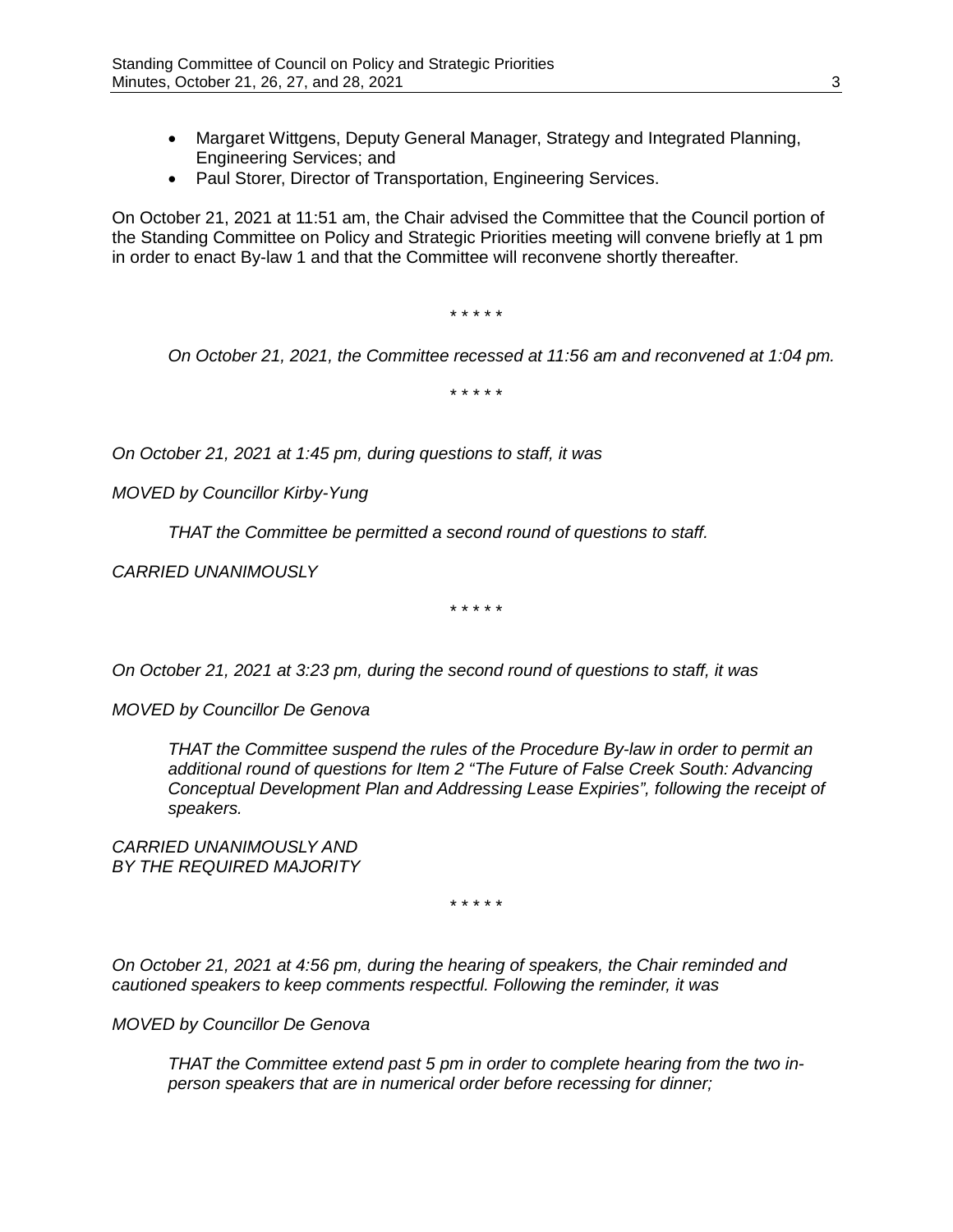*FURTHER THAT the Committee be granted a full hour dinner recess following the hearing of the two in-person speakers.*

*CARRIED UNANIMOUSLY AND BY THE REQUIRED MAJORITY*

\* \* \* \* \*

*On October 21, 2021, the Committee recessed at 5:15 pm and reconvened at 6:17 pm.*

\* \* \* \* \*

On October 21, 2021, at 7:55 pm, during the hearing of speakers, Mayor Stewart rose on a point of order under section 7.5 of the *Procedure By-law,* that states a speaker must limit their comments to the matter contained in the report being discussed. The Chair ruled in favour of the point of order and reminded speakers to be respectful and to keep their comments germane to the report being discussed.

On October 21, 2021, the Committee heard from 41 speakers, two spoke in general support but with concerns regarding uncertainties, 16 spoke in opposition and 23 spoke to other aspects of the application and concerns.

\* \* \* \* \*

*On October 21, 2021, the Committee recessed at 9:58 pm and reconvened on October 26, 2021, at 3:03 pm.*

\* \* \* \* \*

On October 26, 2021, prior to the continuation of speakers, the Chair advised that the Council portion of the Standing Committee meeting will be reconvening briefly following the dinner recess in order to deal with Urgent Business pertaining to requests for leaves of absence. The Committee meeting will reconvene immediately thereafter.

\* \* \* \* \*

*On October 26, 2021 at 4:54 pm, during the hearing of speakers, it was*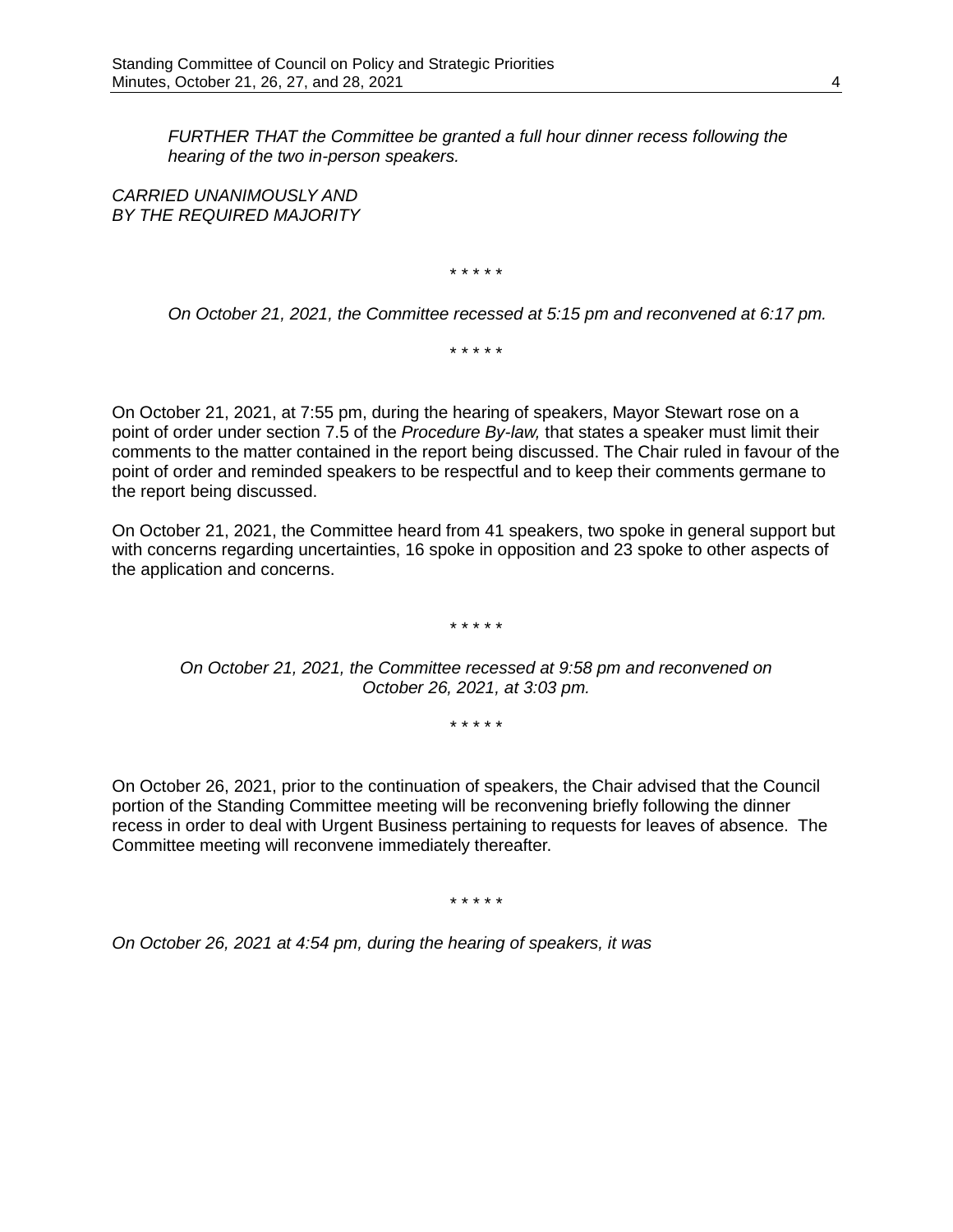*MOVED by Councillor Boyle*

*THAT the Committee extend the meeting past 5 pm in order to complete hearing from three speakers that have dialed into the meeting in numerical sequence prior to recessing for dinner.*

*CARRIED UNANIMOUSLY AND BY THE REQUIRED MAJORITY (Councillor Kirby-Yung and Mayor Stewart absent for the vote)*

\* \* \* \* \*

*On October 26, 2021, the Committee recessed at 5:18 pm and reconvened 6:25 pm.*

\* \* \* \* \*

*On October 26, 2021, at 9:51 pm, during the hearing of speakers, it was*

*MOVED by Councillor Dominato*

*THAT the Committee extend the meeting past 10 pm in order to complete hearing from six speakers that have dialed into the meeting in numerical sequence prior to recessing for the evening.*

*CARRIED AND BY THE REQUIRED MAJORITY (Vote No. 07752) (Councillors Hardwick, Swanson and Wiebe opposed)* 

\* \* \* \* \*

On October 26, 2021, the Committee heard from 62 speakers, one spoke in support, 30 spoke in opposition and 31 spoke to other aspects of the application and concerns.

\* \* \* \* \*

*On October 26, 2021, the Committee recessed at 10:42 pm and reconvened on October 27, 2021, at 3:19 pm.*

\* \* \* \* \*

*On October 27, 2021, at 4:50 pm, during the hearing of speakers, it was*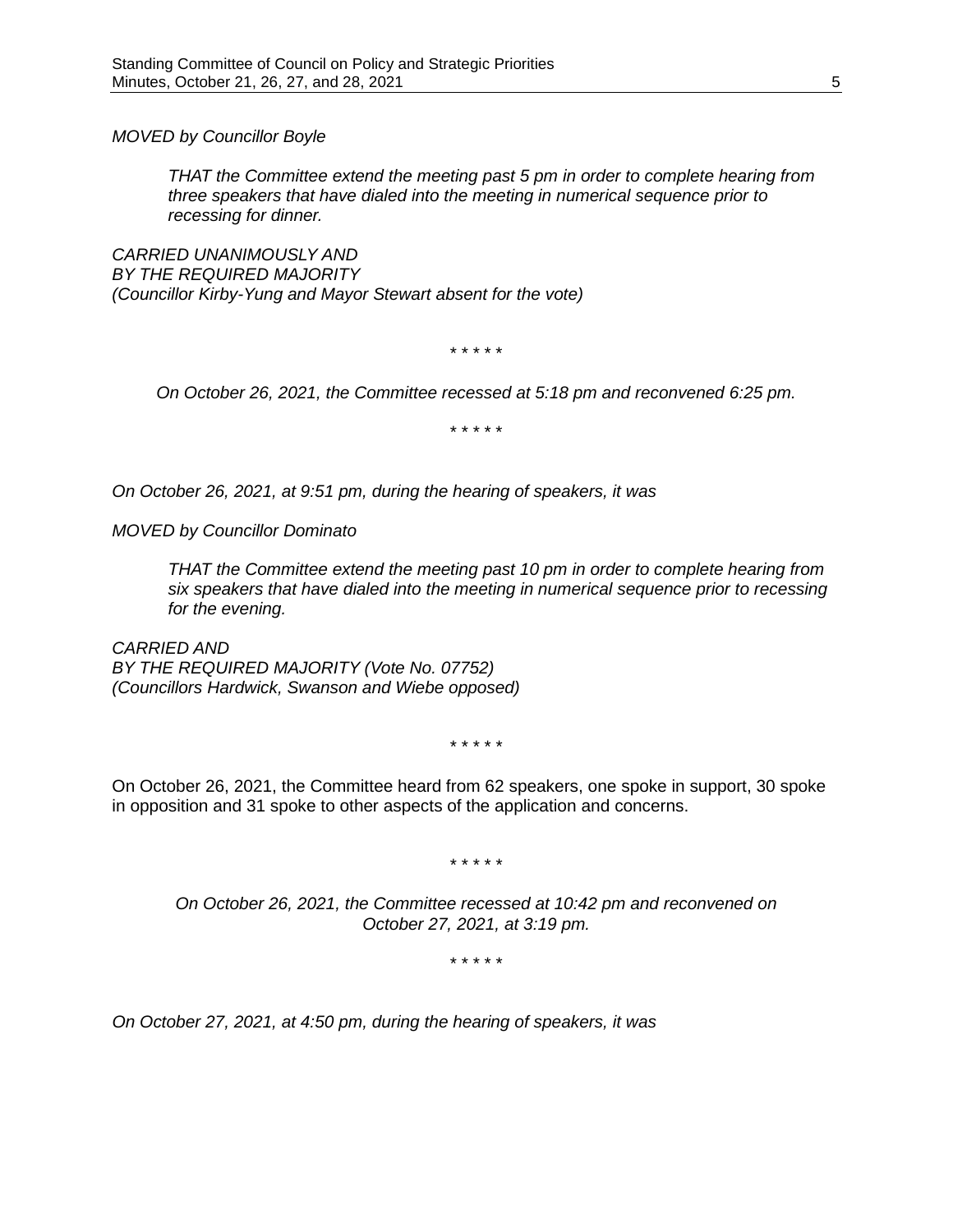*MOVED by Councillor Boyle*

*THAT the Committee extend the meeting past 5 pm in order to complete hearing from the eleven speakers that have dialed into the meeting and had previously missed their turn to speak prior to recessing for day.*

*CARRIED UNANIMOUSLY AND BY THE REQUIRED MAJORITY (Councillor Bligh absent for the vote)*

\* \* \* \* \*

On October 27, 2021, the Committee heard from the remaining 19 registered speakers including those that had previously missed their turn to speak per section 7.4A of the amended *Procedure By-law*; one spoke in general support but with concerns regarding uncertainties, seven spoke in opposition and 11 spoke to other aspects of the application and concerns.

\* \* \* \* \*

*On October 27, 2021, the Committee recessed at 5:55 pm and reconvened on October 28, 2021, at 3:02 pm.*

\* \* \* \* \*

*On October 28, 2021, at 3:14 pm, during the Committee's third round of questions to staff, it was*

*MOVED by Mayor Stewart*

*THAT the Committee, prior to continuing with the third round of questions to staff, suspend the rules of the Procedure By-law in order to permit staff to publically provide responses to the questions from the Committee that were electronically received by staff throughout the duration of the meeting;* 

*FURTHER THAT following the receipt of staff responses, the Committee members' allotted time in the third round of questions to staff will not be affected;*

*AND FURTHER THAT the Committee recess to allow time for staff to prepare their responses.*

*CARRIED UNANIMOUSLY AND BY THE REQUIRED MAJORITY (Councillor Dominato absent for the vote)*

\* \* \* \* \*

*On October 28, 2021, the Committee recessed at 3:15 pm and reconvened at 3:42 pm.*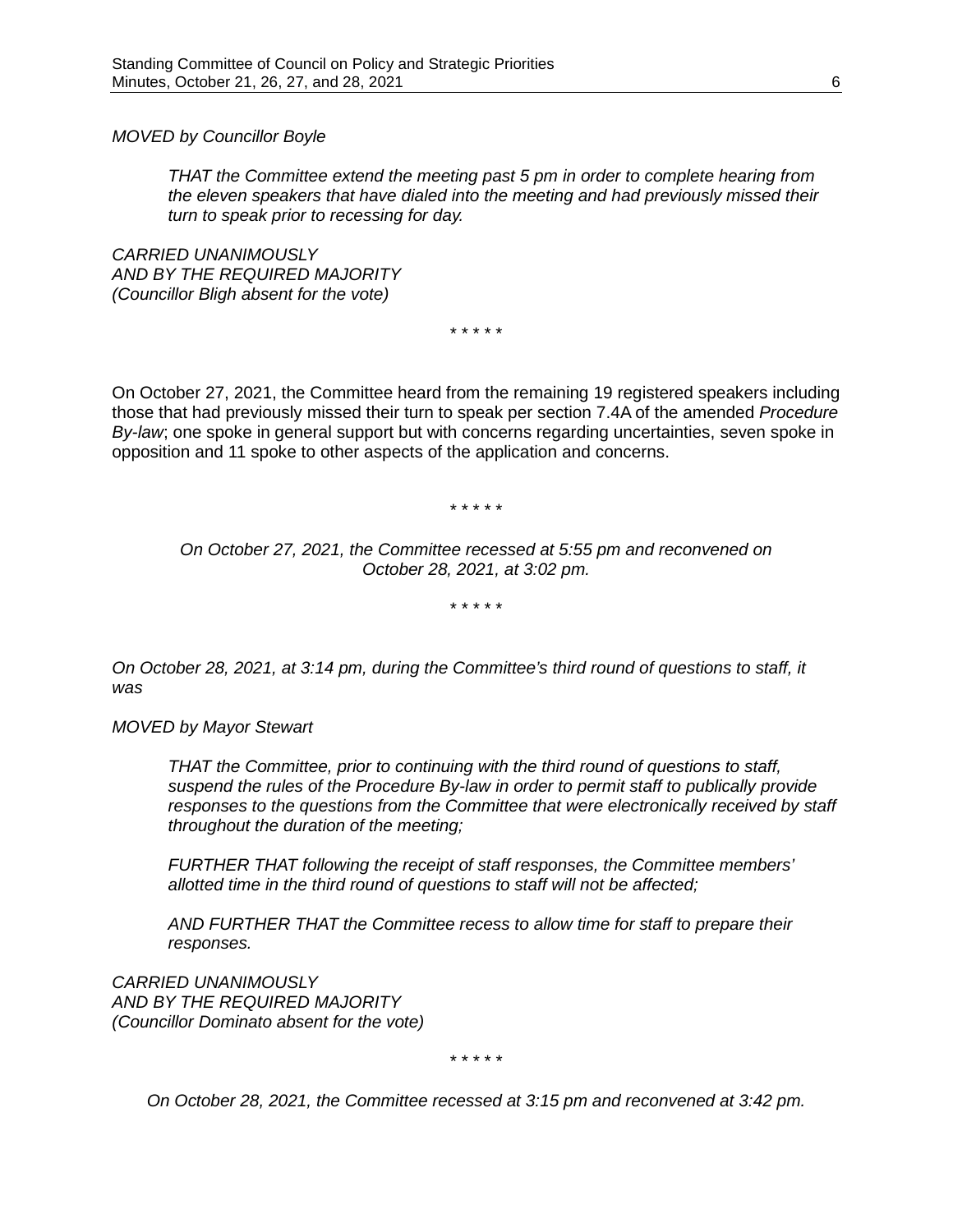\* \* \* \* \*

On October 28, 2021, following the receipt of responses and third round of questions to staff, it was

### MOVED by Councillor Boyle

THAT the Committee recommend to Council

- A. THAT Council direct the General Manager, Real Estate and Facilities Management (GM, REFM), to continue work to advance the recommended False Creek South (FCS) conceptual development plan outlined in this report, in order to inform the land use planning and regulatory process referenced in B below.
- B. THAT Council direct the GM, REFM, to present the recommended conceptual development plan described in this report to the General Manager, Planning, Urban Design and Sustainability (GM, PDS), to inform an application for a land use policy planning exercise that may consider an update to the existing *False Creek Official and Area Development Plan* (FCS ODP), and will include robust engagement with the community and other key stakeholders, and with the Musqueam, Squamish and Tsleil-Waututh Nations.
- C. THAT Recommendations A and B be adopted on the following conditions:
	- i. That the passage of Recommendations A and B creates no legal right for the City, as landowner, or any lessee or any other person or any obligation on the part of the City, and any expenditure of funds or incurring of costs is at the risk of the person making the expenditure or incurring the cost;
	- ii. That the passage of Recommendations A and B and any approval, support in principle or direction that may be granted herein by Council shall not in any way fetter Council's discretion in its regulatory role in making any future decisions or obligate the City to enact any bylaw rezoning any of the False Creek South Lands or any amendments to the False Creek Official and Area Development Plan or otherwise approving any future use of the False Creek South Lands, and any costs incurred in proceeding with any development plan or commencing or making any Land Use Regulatory application shall be at the risk of the property owner; and
	- iii. That the City and its officials, including the Approving Officer, shall not in any way be limited, fettered or directed in the exercise of their authority or discretion, regardless of when they are called upon to exercise any such authority or discretion.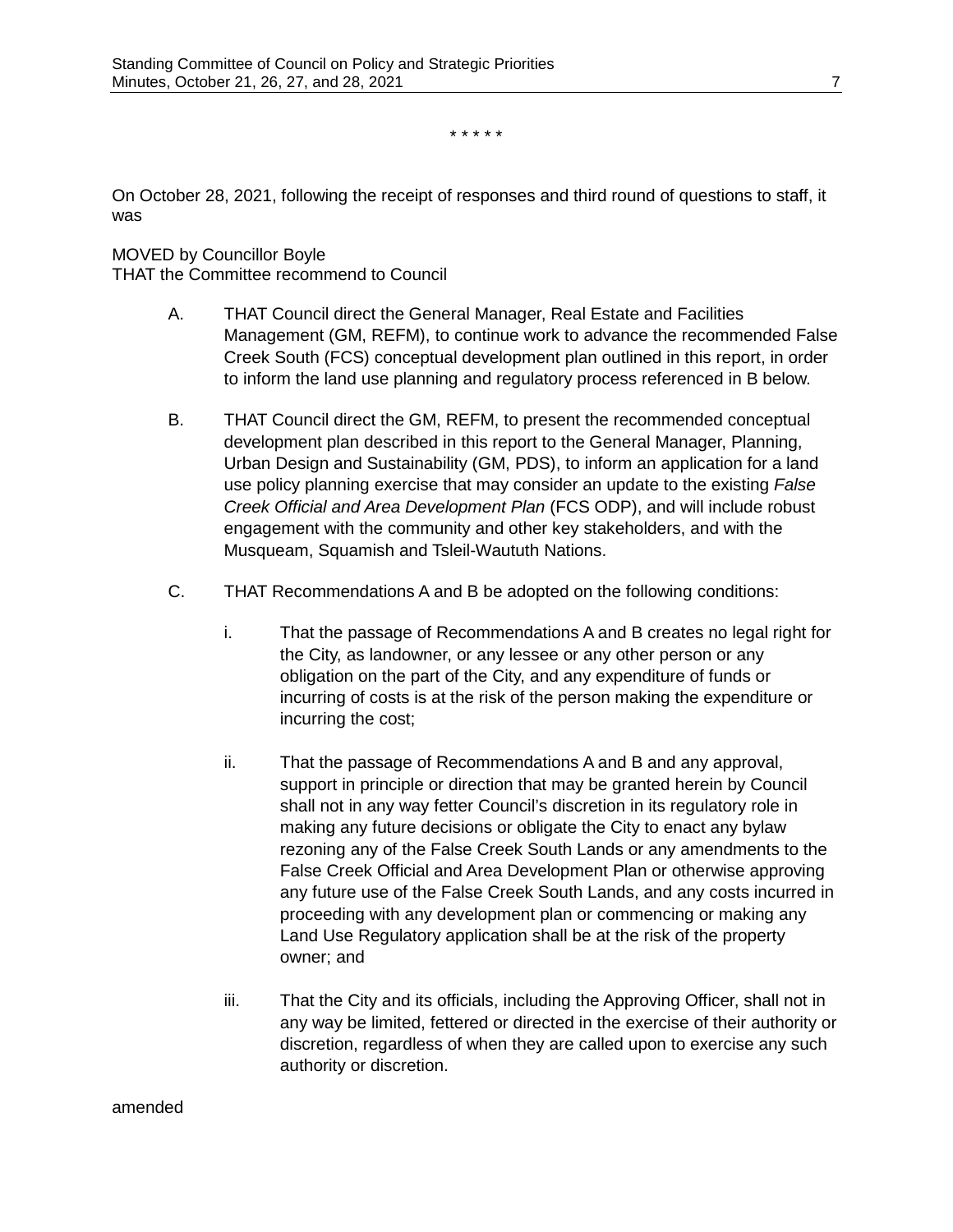### AMENDMENT MOVED by Councillor Boyle

THAT A be struck and replaced with the following:

THAT Council receive the General Manager of Real Estate and Facility Management's (GM, REFM), False Creek South (FCS) recommended conceptual development plan outlined in this report for information.

FURTHER THAT in B, the phrase "be considered as a part of" be replaced with "inform but not constrain";

FURTHER THAT the following be inserted as C:

THAT Council direct the General Manager of Planning, Urban Design and Sustainability, to undertake an open and transparent community planning process that deeply engages the False Creek South Neighbourhood Association and other interested community groups and stakeholders, including the Musqueam, Squamish and Tsleil-Waututh Nations, and other relevant levels of government through a robust consultation process, giving priority consideration to:

- i. The significance of building, landscape, and environmental design in helping form a strong sense of community and situating housing for residents of different incomes, ages, cultural backgrounds and household types in ways that are integrated throughout the community to facilitate social and spatial equity;
- ii. Advancing a goal of ultimately achieving the original tenure types that support targets of 1/3 lower income, 1/3 middle income, and 1/3 upper income residents, based on Vancouver renter household income, across all False Creek South residents on City lands; and
- iii. Optimizing the contribution of the affordability of existing non-market and co-op housing for as long as possible, informed by the community planning process, while building additional affordable and co-op housing.

FURTHER THAT the previous clause C be added as D;

AND FURTHER THAT in D, the phrases "A and B" be replaced with "A, B and C".

CARRIED UNANIMOUSLY (Vote No. 07753)

AMENDMENT MOVED by Councillor Kirby-Yung

THAT the following clauses be added:

E. THAT Council supports the goal of working with the non-profit sector to develop and deliver all forms of housing tenure on the False Creek South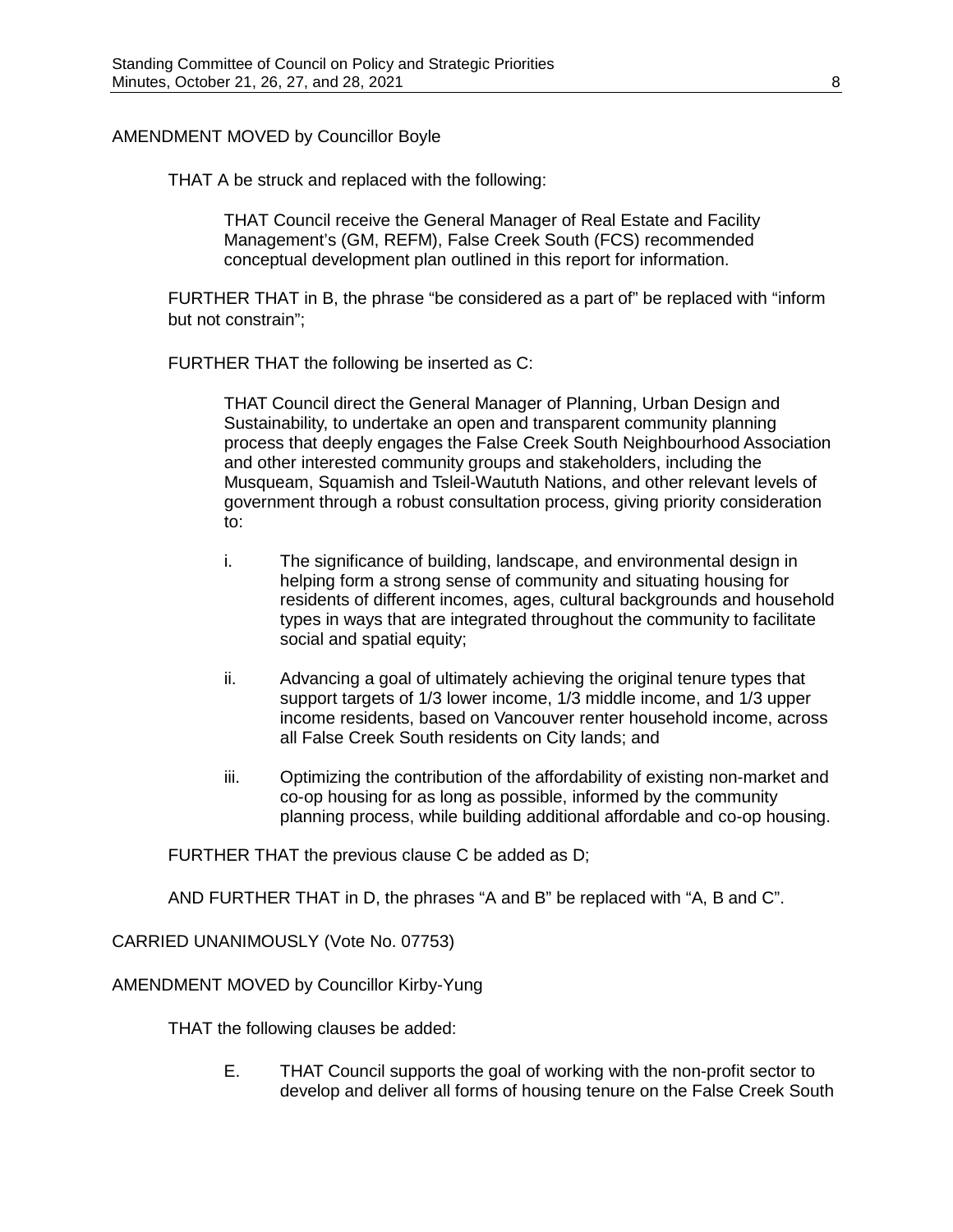site with the aim of maximizing affordability and deepening it over time, and directs the General Manager of Real Estate and Facilities Management to explore the feasibility of this approach and report back to Council. Further that such exploration include consultation with the nonprofit sector.

- F. THAT Council supports the goal that Charleson Park be designated as permanent public park upon completion of the land use plan, in order to ensure a green and livable community for generations to come, and directs the General Manager of Planning, Design and Sustainability to include this consideration as part of the community planning process.
- G. THAT Council direct the General Manager of Planning, Design and Sustainability and the General Manager of Real Estate and Facilities Management to incorporate consideration of pollution mitigation measures in building design, features and siting strategies, in order to support healthy homes for any buildings that may be located on the southern edges of the False Creek site and planning area.
- H. THAT Council direct the General Manager of Real Estate and Facilities Management, General Manager of Arts, Culture and Community Services and the General Manager of Planning, Urban Design and Sustainability, to include consideration and exploration of the use of swing siting and accommodation to give residents the opportunity to return to new homes in their original area within the False Creek South community where possible and feasible.
- I. THAT Council direct staff to work in collaboration with the Squamish Nation, the Senakw Partnership and TransLink, to explore and advance a case for a transit service that would connect Olympic Village to the renewed False Creek South Neighbourhood, the Molson site and to Senakw, building off of current City of Vancouver streetcar policy.

CARRIED UNANIMOUSLY (Vote No. 07754)

AMENDMENT MOVED by Councillor De Genova

THAT the following clause be added as J:

THAT Council appoint Councillors Fry and Hardwick as Council Liaisons to the planning process for False Creek South;

FURTHER THAT Council direct staff to provide Council with information on the scope and role Council Liaisons have in this process.

\* \* \* \* \*

carried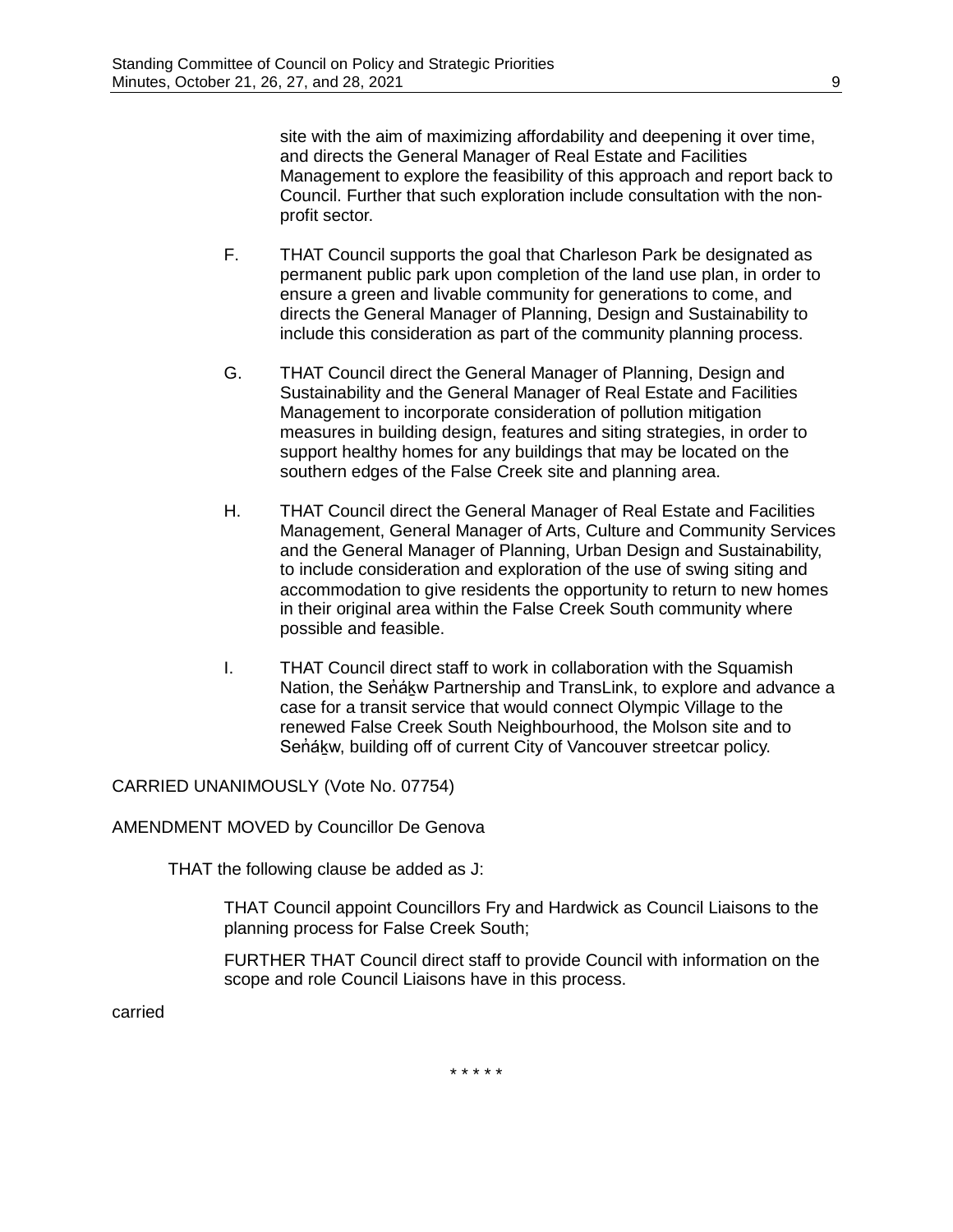*On October 28, 2021, at 4:53 pm, during debate, it was*

*MOVED by Councillor Kirby-Yung*

*THAT the Committee extend the meeting past 5 pm in order to complete the business.*

*CARRIED UNANIMOUSLY AND BY THE REQUIRED MAJORITY*

\* \* \* \* \*

Following the vote to extend the meeting, the amendment was put and CARRIED UNANIMOUSLY (Vote No. 07755).

On October 28, 2021, at 5:03 pm, during discussion on the motion, Chair Carr relinquished the Chair to Vice-Chair Kirby-Yung, in order to introduce an amendment and resumed the role of Chair when completed.

#### AMENDMENT MOVED by Councillor Carr

THAT the following be added to the end of clause C:

FURTHER THAT Council direct staff in their work on the False Creek South conceptual development plan to further the City's goals and policies to achieve sustainable communities and aspire to the bold, visionary goal of False Creek South as a model livable city community, as it was in its inception, that:

- i. Provides a model of affordability, social equity and inclusion by targeting a variety of housing unit sizes and tenancy types within the 1/3 lower income and 1/3 medium income units that meet the needs of families, seniors, people with disabilities, vulnerable and marginalized populations, and working families including teachers, childcare workers and essential service workers including first responders, healthcare and public safety workers;
- ii. Provides a model of sustainability by protecting as much park, natural habitats and green space for recreation, community food gardens and protection of biodiversity as possible; and
- iii. Provides a model of climate action through exploring measures to mitigate and provide resilience to the accelerating climate crisis, including targeting zero emission new construction and ultra-low or zero emission renovations as well as ensuring climate adaptation measures such as sea level rise mitigation are integrated into the development planning through the General Manager of Planning, Urban Design and Sustainability's community planning process.

CARRIED UNANIMOUSLY (Vote No. 07756)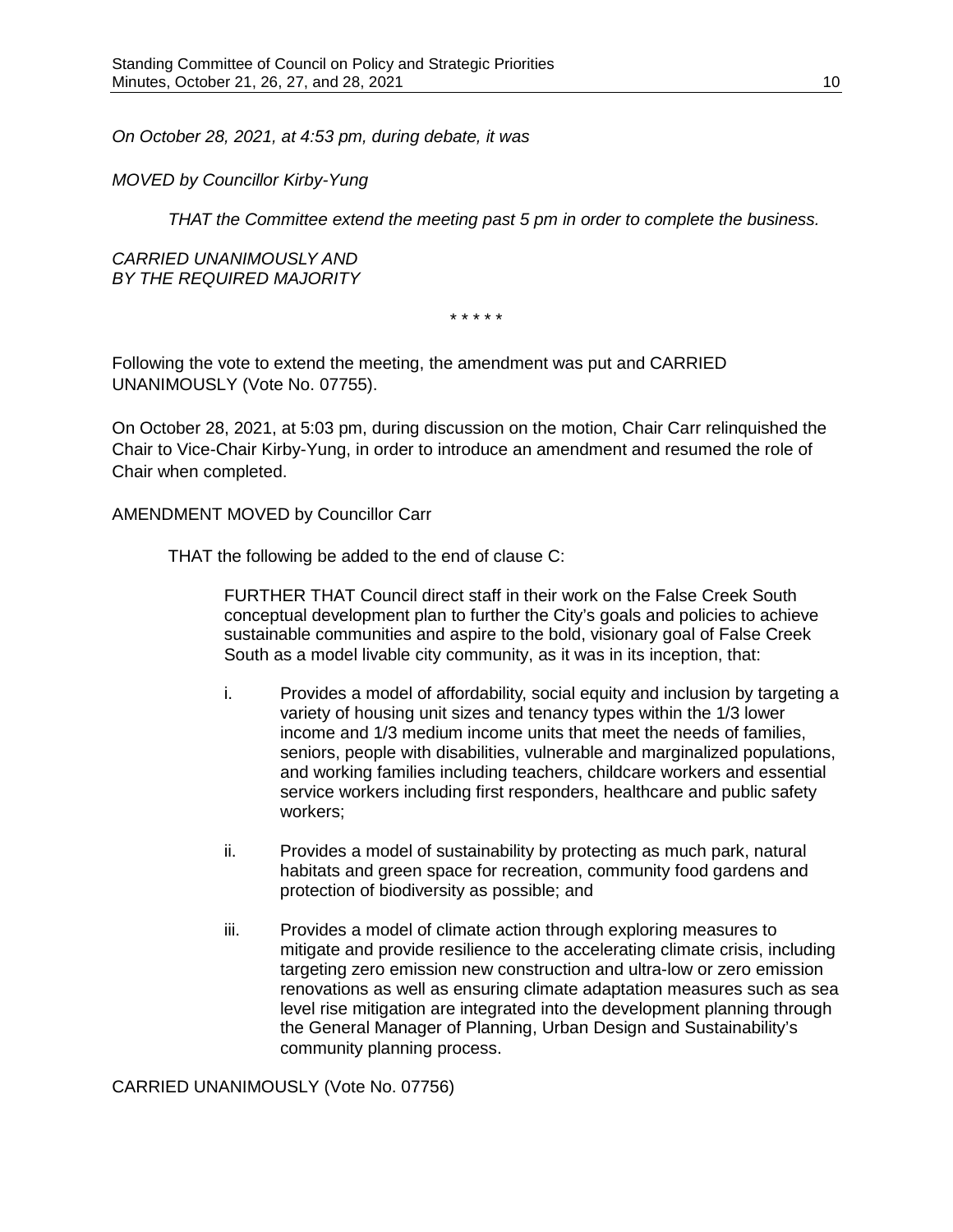The amendments having carried, the motion as amended was put and CARRIED UNANIMOUSLY (Vote No. 07757).

## **FINAL MOTION AS APPROVED**

- A. THAT Council receive the General Manager, Real Estate and Facility Management's False Creek South recommended conceptual development plan outlined in the Report dated October 21, 2021, entitled "The Future of False Creek South: Advancing Conceptual Development Plan and Addressing Lease Expiries", for information.
- B. THAT Council direct the General Manager, Real Estate and Facilities Management, to present the recommended conceptual development plan described in the Report dated October 21, 2021, entitled "The Future of False Creek South: Advancing Conceptual Development Plan and Addressing Lease Expiries", to the General Manager, Planning, Urban Design and Sustainability, to inform but not constrain a community planning exercise that may propose an update to the existing *False Creek Official and Area Development Plan* (FCS ODP), and that will include robust engagement with the community and other key stakeholders, and with the Musqueam, Squamish and Tsleil-Waututh Nations.
- C. THAT Council direct the General Manager, Planning, Urban Design and Sustainability, to undertake an open and transparent community planning process that deeply engages the False Creek South Neighbourhood Association and other interested community groups and stakeholders, including the Musqueam, Squamish and Tsleil-Waututh Nations, as well as other relevant levels of government, through a robust consultation process, giving priority consideration to:
	- i. The significance of building, landscape, and environmental design in helping form a strong sense of community and situating housing for residents of different incomes, ages, cultural backgrounds and household types in ways that are integrated throughout the community to facilitate social and spatial equity;
	- ii. Advancing a goal of ultimately achieving the original tenure types that support targets of 1/3 lower income, 1/3 middle income, and 1/3 upper income residents, based on Vancouver renter household income, across all False Creek South residents on City lands; and
	- iii. Optimizing the contribution of the affordability of existing non-market and co-op housing for as long as possible, informed by the community planning process, while building additional affordable and co-op housing;

FURTHER THAT Council direct staff in their work on the False Creek South conceptual development plan to further the City's goals and policies to achieve sustainable communities and aspire to the bold, visionary goal of False Creek South as a model livable city community, as it was in its inception, that: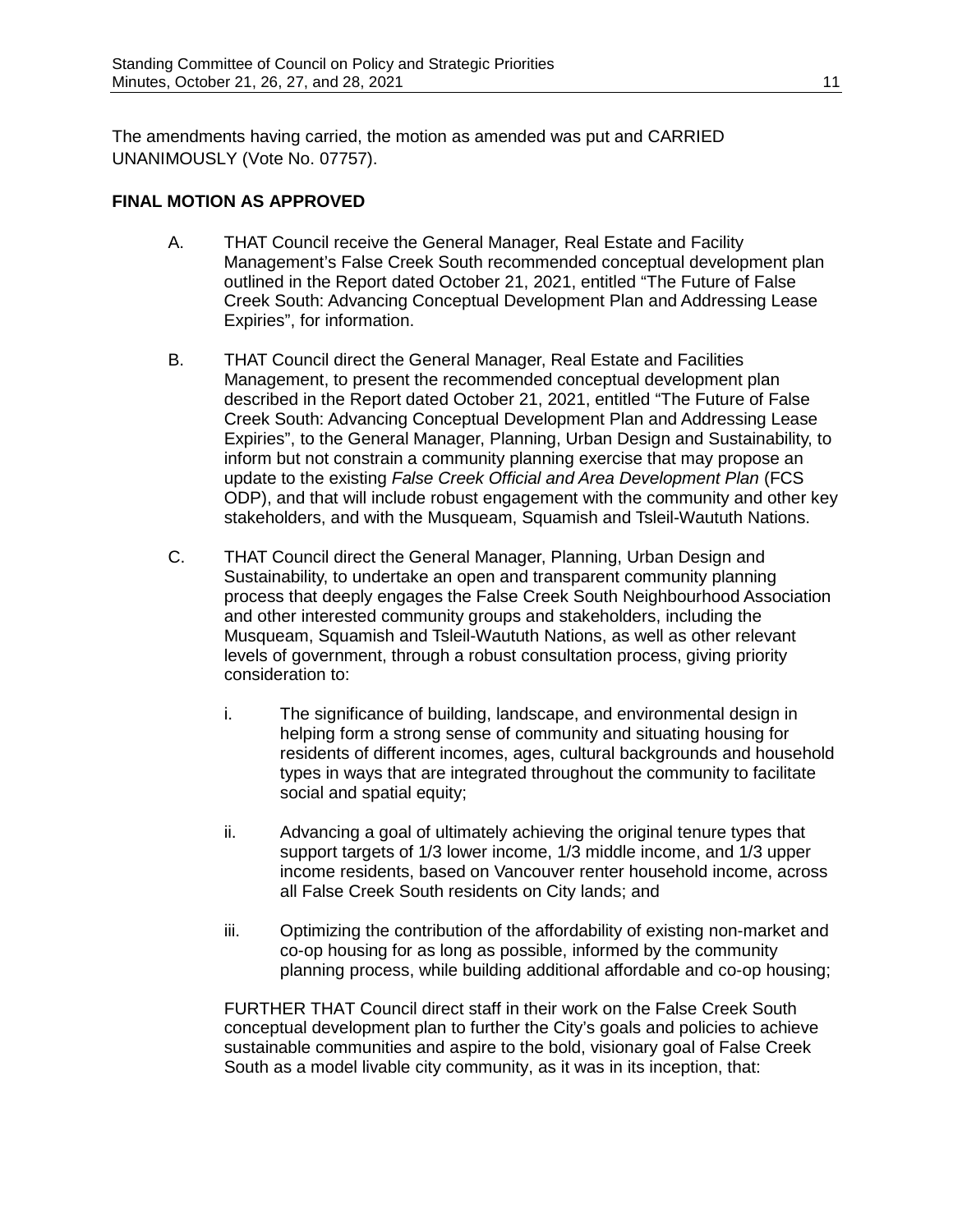- i. Provides a model of affordability, social equity and inclusion by targeting a variety of housing unit sizes and tenancy types within the 1/3 lower income and 1/3 medium income units that meet the needs of families, seniors, people with disabilities, vulnerable and marginalized populations, and working families including teachers, childcare workers and essential service workers including first responders, healthcare and public safety workers;
- ii. Provides a model of sustainability by protecting as much park, natural habitats and green space for recreation, community food gardens and protection of biodiversity as possible; and
- iii. Provides a model of climate action through exploring measures to mitigate and provide resilience to the accelerating climate crisis, including targeting zero emission new construction and ultra-low or zero emission renovations as well as ensuring climate adaptation measures such as sea level rise mitigation are integrated into the development planning through the General Manager, Planning, Urban Design and Sustainability's community planning process.
- D. THAT A, B, and C above be adopted on the following conditions:
	- i. THAT the passage of A, B, and C above creates no legal right for the City, as landowner, or any lessee or any other person or any obligation on the part of the City, and any expenditure of funds or incurring of costs is at the risk of the person making the expenditure or incurring the cost;
	- ii. THAT the passage of A, B, and C above and any approval, support in principle or direction that may be granted herein by Council shall not in any way fetter Council's discretion in its regulatory role in making any future decisions or obligate the City to enact any bylaw rezoning any of the False Creek South Lands or any amendments to the False Creek Official and Area Development Plan or otherwise approving any future use of the False Creek South Lands, and any costs incurred in proceeding with any development plan or commencing or making any Land Use Regulatory application shall be at the risk of the property owner; and
	- iii. THAT the City and its officials, including the Approving Officer, shall not in any way be limited, fettered or directed in the exercise of their authority or discretion, regardless of when they are called upon to exercise any such authority or discretion.
- E. THAT Council supports the goal of working with the non-profit sector to develop and deliver all forms of housing tenure on the False Creek South site with the aim of maximizing affordability and deepening it over time, and directs the General Manager, Real Estate and Facilities Management, to explore the feasibility of this approach and report back to Council;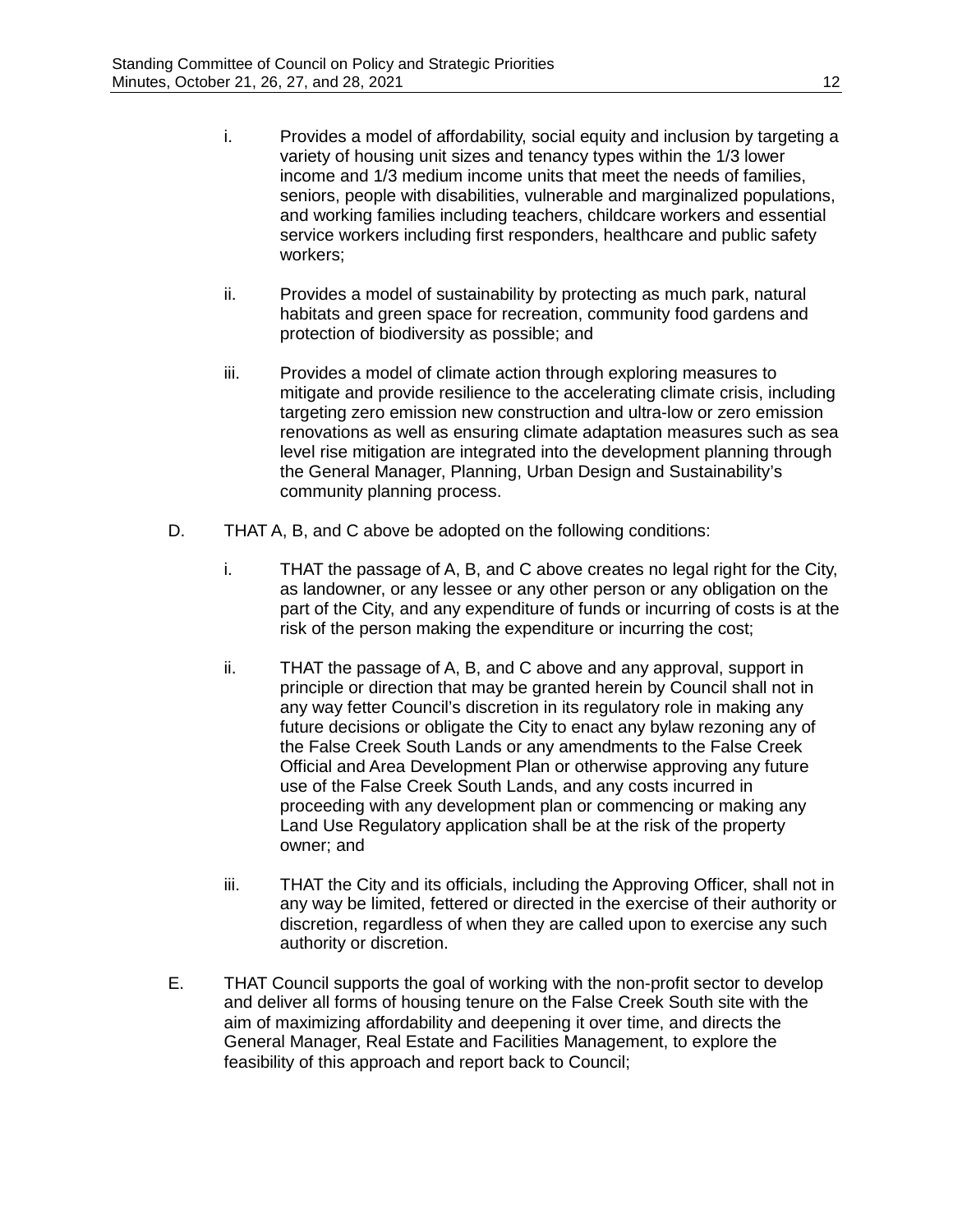FURTHER THAT such exploration as noted above include consultation with the non-profit sector.

- F. THAT Council supports the goal that Charleson Park be designated as permanent public park upon completion of the land use plan, in order to ensure a green and livable community for generations to come, and directs the General Manager, Planning, Urban Design and Sustainability, to include this consideration as part of the community planning process.
- G. THAT Council direct the General Manager, Planning, Urban Design and Sustainability, and the General Manager, Real Estate and Facilities Management, to incorporate consideration of pollution mitigation measures in building design, features and siting strategies, in order to support healthy homes for any buildings that may be located on the southern edges of the False Creek site and planning area.
- H. THAT Council direct the General Manager, Real Estate and Facilities Management, the General Manager, Arts, Culture and Community Services, and the General Manager, Planning, Urban Design and Sustainability, to include consideration and exploration of the use of swing siting and accommodation to give residents the opportunity to return to new homes in their original area within the False Creek South community where possible and feasible.
- I. THAT Council direct staff to work in collaboration with the Squamish Nation, the Senákw Partnership and TransLink, to explore and advance a case for a transit service that would connect Olympic Village to the renewed False Creek South Neighbourhood, the Molson site and to Senakw, building off of current City of Vancouver streetcar policy.
- J. THAT Council appoint Councillors Fry and Hardwick as Council Liaisons to the planning process for False Creek South;

FURTHER THAT Council direct staff to provide Council with information on the scope and role Council Liaisons have in this process.

*On October 28, 2021, the Committee adjourned at 5:44 pm.*

\* \* \* \* \*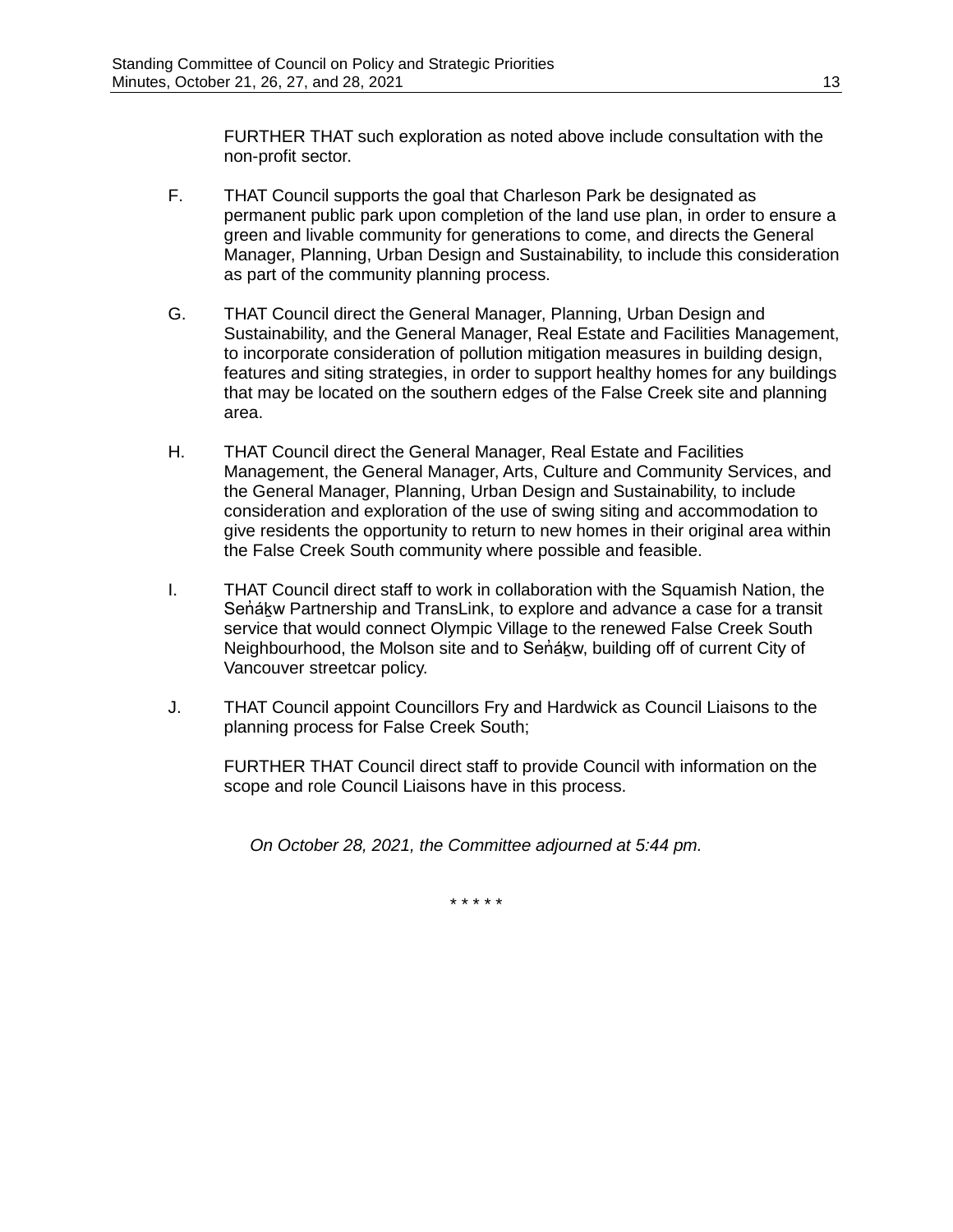

# **COUNCIL MEETING MINUTES STANDING COMMITTEE OF COUNCIL ON POLICY AND STRATEGIC PRIORITIES**

## **OCTOBER 21, 26, AND 28, 2021**

A meeting of the Council of the City of Vancouver was held on Thursday, October 21, 2021, at 1:02 pm, in the Council Chamber, Third Floor, City Hall, following the Standing Committee on Policy and Strategic Priorities meeting, to consider the recommendations and actions of the Committee. Subsequently, the meeting reconvened on Tuesday, October 26, 2021, at 6:22 pm and on Thursday, October 28, 2021, at 5:44 pm.

| <b>PRESENT:</b>               | <b>Mayor Kennedy Stewart</b><br>Councillor Rebecca Bligh<br><b>Councillor Christine Boyle</b><br><b>Councillor Adriane Carr</b><br>Councillor Melissa De Genova*<br>Councillor Lisa Dominato* (Leave of Absence – Personal<br>Reasons on October 21, 2021, from 6 pm to 10 pm)<br><b>Councillor Pete Fry</b><br><b>Councillor Colleen Hardwick</b><br><b>Councillor Sarah Kirby-Yung</b><br>Councillor Jean Swanson<br>Councillor Michael Wiebe* |
|-------------------------------|--------------------------------------------------------------------------------------------------------------------------------------------------------------------------------------------------------------------------------------------------------------------------------------------------------------------------------------------------------------------------------------------------------------------------------------------------|
| <b>CITY MANAGER'S OFFICE:</b> | Paul Mochrie, City Manager (October 21, 2021)<br>Karen Levitt, Deputy City Manager                                                                                                                                                                                                                                                                                                                                                               |
| <b>CITY CLERK'S OFFICE:</b>   | Tina Penney, Deputy City Clerk (October 21, and 28, 2021)<br>Lesley Matthews, Chief, External Relations and Protocol<br>(October 26, 2021)<br>Rowena Choi, Meeting Coordinator                                                                                                                                                                                                                                                                   |

\* Denotes absence for a portion of the meeting

Following the lunch recess of the Standing Committee on Policy and Strategic Priorities meeting on Thursday, October 21, 2021, the Committee convened in Council at 1:02 pm, in order to deal with By-law 1.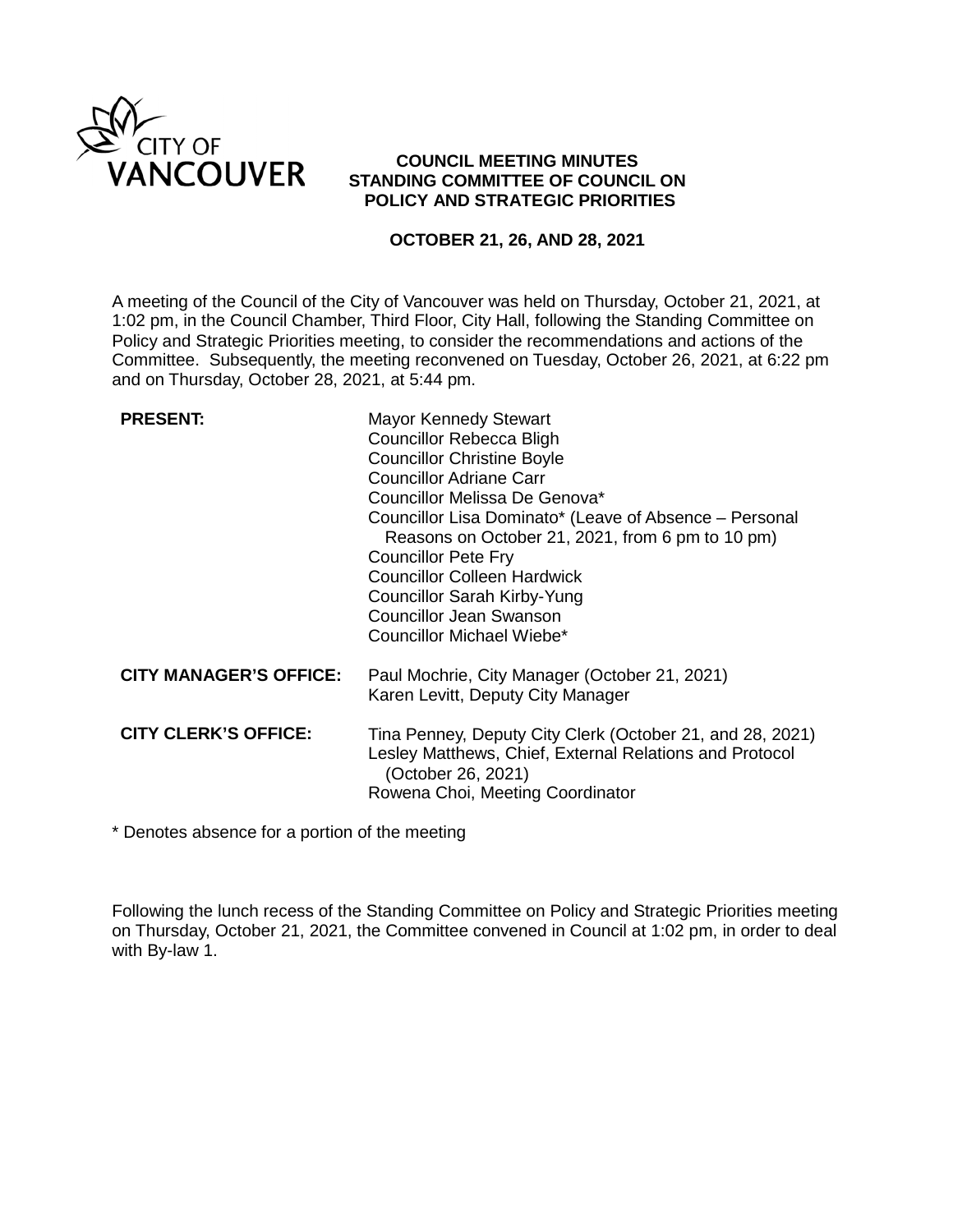#### **BY-LAWS**

MOVED by Councillor Kirby-Yung SECONDED by Councillor Bligh

> THAT Council, enact the by-law listed on the agenda for this meeting as number 1, and authorize the Mayor and City Clerk to sign and seal the enacted by-law.

CARRIED UNANIMOUSLY (Vote No. 07751) (Councillor De Genova, Dominato and Wiebe absent for the vote)

1. A By-law to Amend Zoning and Development By-law No. 3575 Regarding Brewing or Distilling Patios (By-law No. 13148)

\* \* \* \* \*

*On October 21, 2021, Council recessed at 1:04 pm and reconvened on October 26, 2021, at 6:22 pm.*

\* \* \* \* \*

#### **URGENT BUSINESS**

## **1. Requests for Leave of Absence**

MOVED by Councillor Kirby-Yung SECONDED by Councillor Carr

> THAT Councillor Bligh be granted a Leave of Absence for personal reasons from meetings on Wednesday, October 27, 2021, from 3 pm to 5 pm.

CARRIED UNANIMOUSLY (Councillor Dominato absent for the vote)

MOVED by Councillor Bligh SECONDED by Councillor De Genova

> THAT Mayor Stewart be granted a Leave of Absence for personal reasons from meetings on Tuesday, October 26, 2021, from 3 pm to 5 pm.

CARRIED UNANIMOUSLY (Councillor Dominato absent for the vote)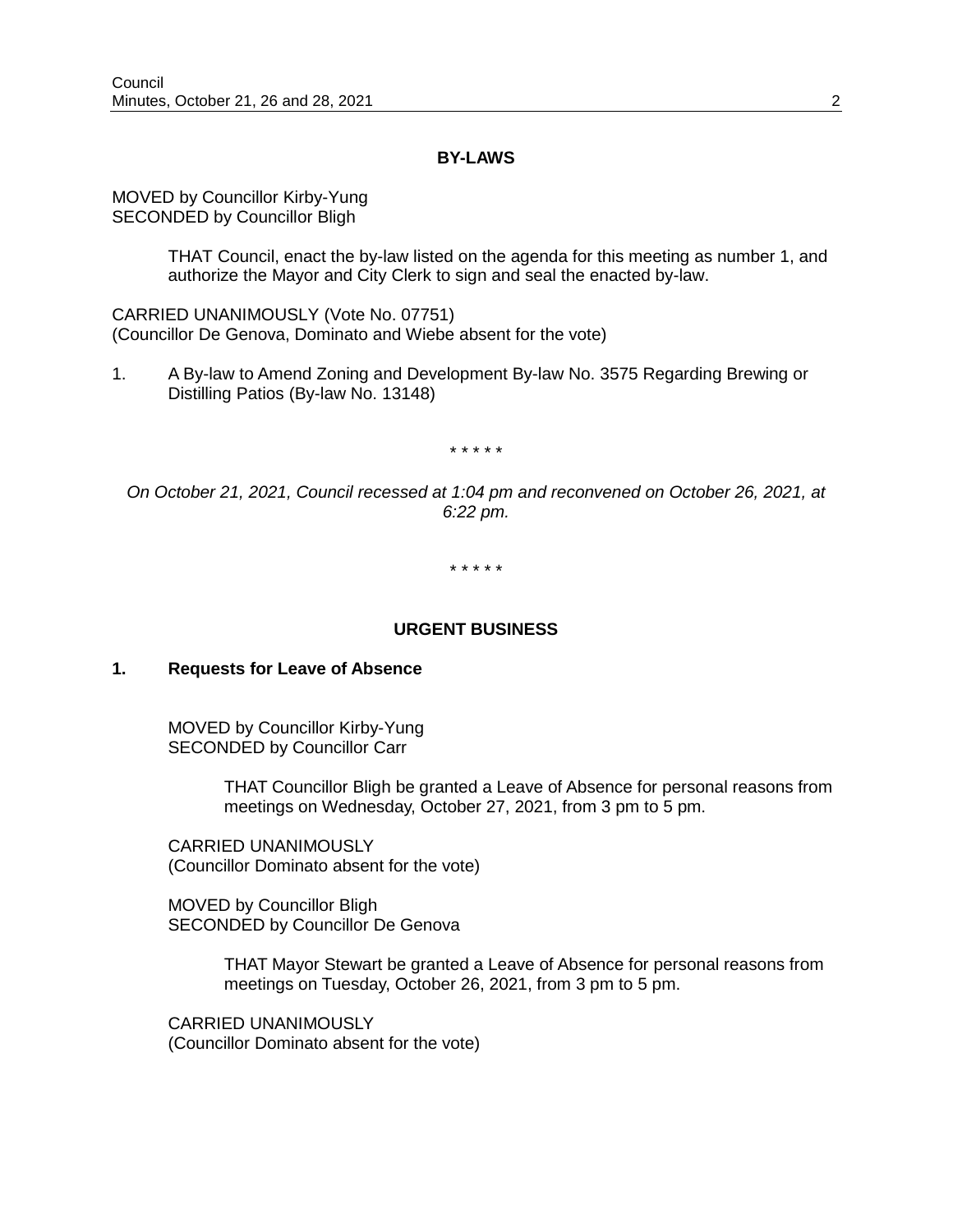MOVED by Councillor Hardwick SECONDED by Councillor Bligh

> THAT Councillor De Genova be granted a Leave of Absence for personal reasons from meetings on Thursday, October 28, 2021, from 5 pm to 11 pm;

FURTHER THAT Councillor De Genova be granted a Leave of Absence for civic business from meetings on Wednesday, November 3, 2021, from 5:30 pm onwards.

CARRIED UNANIMOUSLY (Councillor Dominato absent for the vote)

MOVED by Councillor Hardwick SECONDED by Councillor De Genova

> THAT Councillor Dominato be granted a Leave of Absence for personal reasons from meetings on Thursday, October 28, 2021, from 3 pm to 4 pm.

CARRIED UNANIMOUSLY (Councillor Dominato absent for the vote)

\* \* \* \* \*

*On October 26, 2021, Council recessed at 6:25 pm and reconvened on October 28, 2021, at 5:44 pm.*

\* \* \* \* \*

#### **COMMITTEE REPORTS**

Report of Standing Committee on Policy and Strategic Priorities October 21, 26, 27 and 28, 2021

Council considered the report containing the recommendations and actions taken by the Standing Committee on Policy and Strategic Priorities. Its item of business included:

2. The Future of False Creek South: Advancing Conceptual Development Plan and Addressing Lease Expiries

Item 2